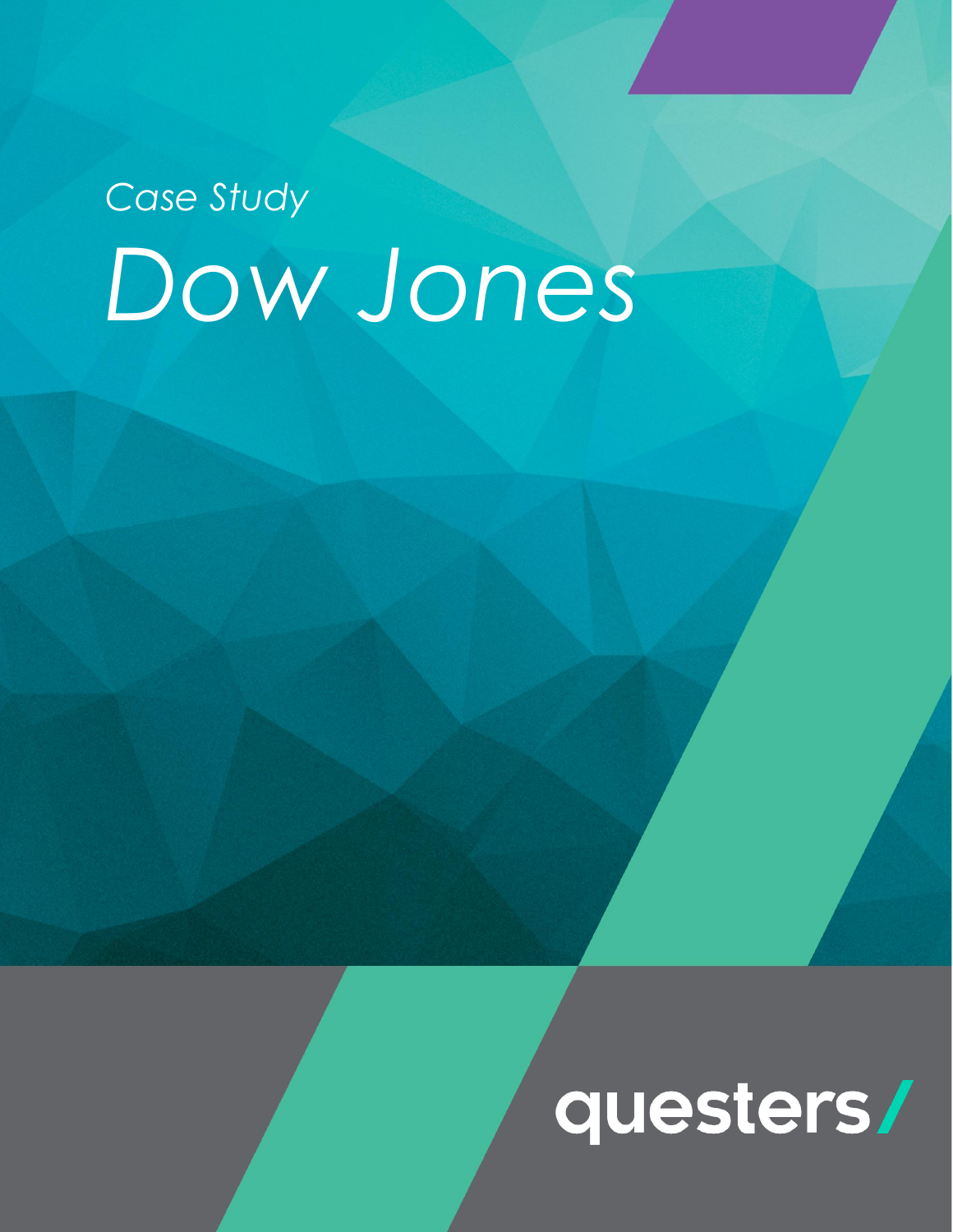

**www.questers.com** 7 Savoy Court, **London**, WC2R 0EX17 Henrik Ibsen Str. **Sofia**, 1407

#### BACKGROUND

**Client:** Dow Jones

**Website:** [https://www.dowjones.com](https://www.dowjones.com/)

**Head Office:** New York, US

**Presentation:** With prominent and respected brands such as The Wall Street Journal, Factiva, MarketWatch and others, Dow Jones is a global leader in news and business intelligence solutions. Its R&D department develops cutting-edge technologies that ensure its customers receive information when and where they need it. Dow Jones is also part of News Corp, a global media and publishing company.

#### **Engaged Consultants:** 10+

**Team expertise:** .Net, DevOps

**Reference by:** Ivaylo Ivanov, Director of Engineering

**Date of Reference:** 2021

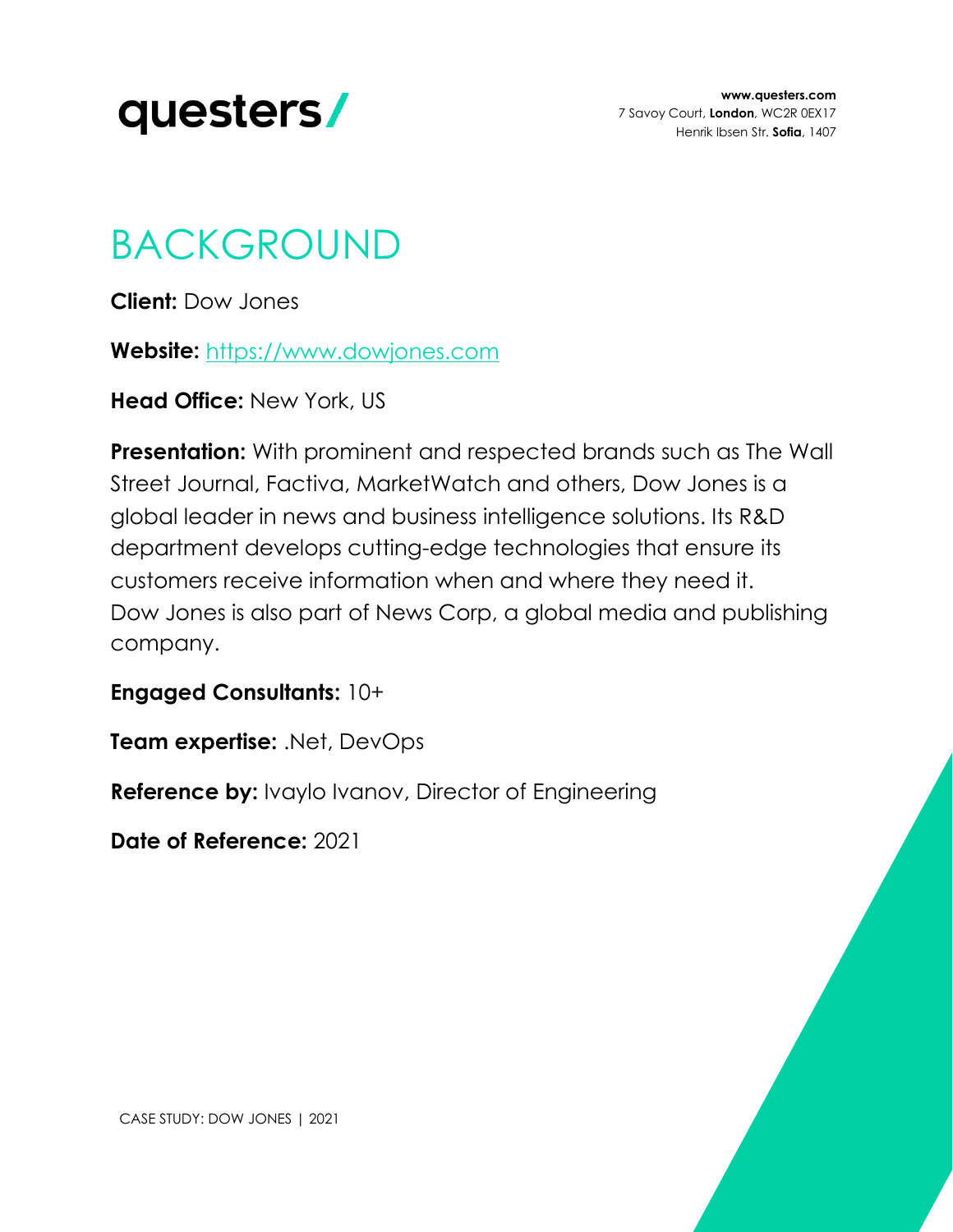

#### THE SITUATION

Unlike most of Questers' clients, who benefit from the expertise of a local service provider to enter a new location and set up a technology division, at the moment when Dow Jones approached Questers, they already had an operating team in Bulgaria. Established back in 2006 as a compact unit of strong software developers, the Sofia office has been successfully collaborating and supporting the global tech team in the development of distinguished web and mobile applications, APIs and data feeds.

In 2020, after assessing the high efficiency and outstanding work of this unit throughout the years, Dow Jones made an important decision to additionally grow the team and expand its capacity.

#### THE SOLUTION

To assist Dow Jones with the swift scale-up of their team in Bulgaria, the company needed a trusted ally with deep knowledge about the talent pool and experience in attracting and retaining highly-skilled tech resources. The successful set-up of the team of News UK, another company from the News Corp group, supported the choice of Questers as a strategic partner for the planned growth of Dow Jones.

The main purpose of this collaboration was to build a high-performing tech unit that will act as an extension of Dow Jones' core technology team. And after a period of synchronisation to transfer it to the Bulgarian subsidiary of Dow Jones.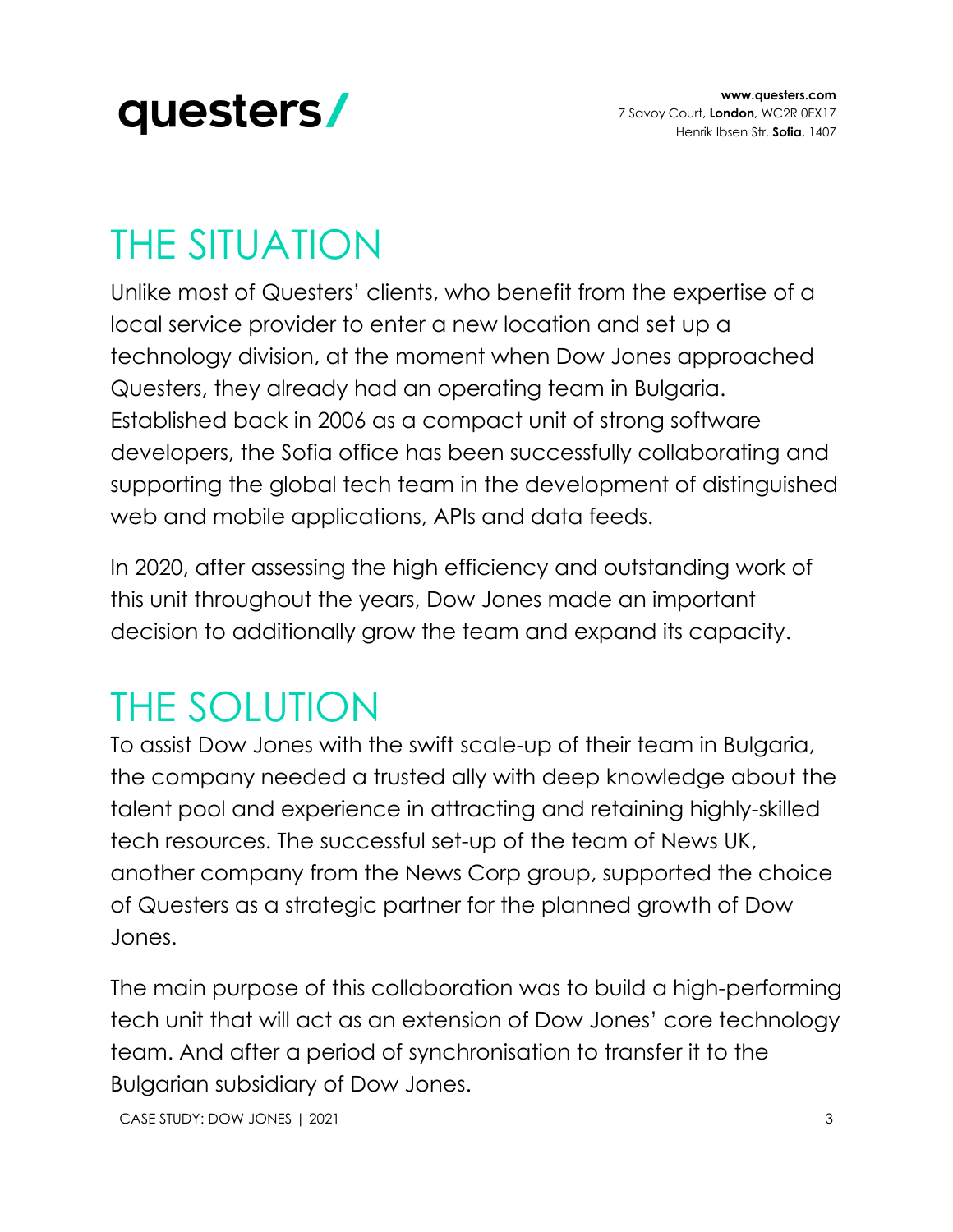

#### THE RESULT & BENEFITS

Initially, 6 .Net engineers with different levels of seniority were recruited and hired through Questers. After several months of collaboration through the model of Dedicated teams, the people were successfully transferred to the Dow Jones' subsidiary in Sofia and fully integrated into the team's structure and culture.

After the first successful transfer, Dow Jones continued to benefit from Questers' expertise and support, trusting the local partner to attract and smoothly onboard more Software and DevOps Engineers to their local unit.

*"In partnership with Questers, we managed to find exceptional people that joined several of our scrum teams. These experts, along with their different professional backgrounds, brought another perspective to the teamwork. Each of them managed to quickly become familiar with the part of our platform related to their work and with the established company practices."* shared Ivaylo Ivanov, Director of Engineering at Dow Jones.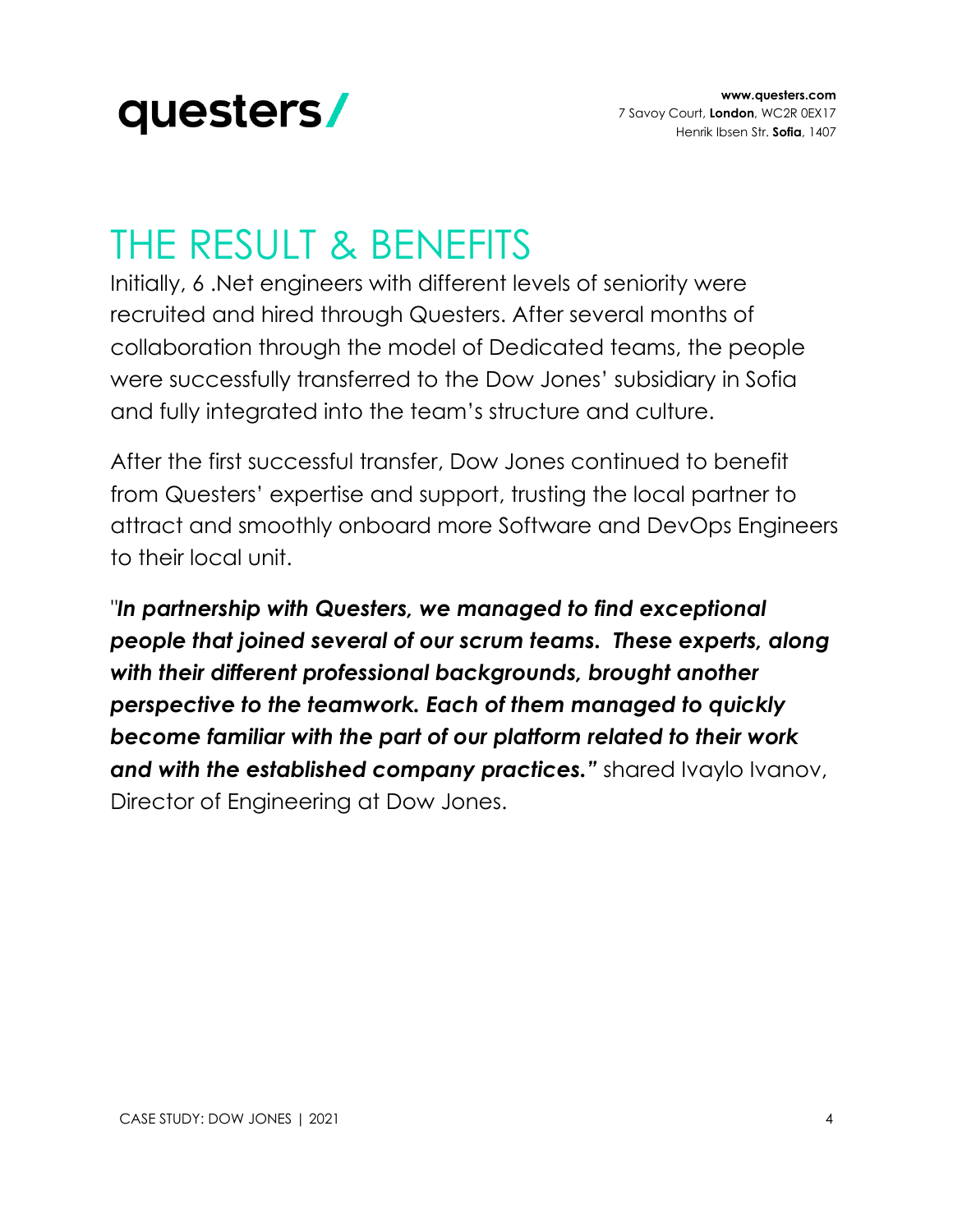

### QUESTERS MODEL

Questers dedicated teams are fully integrated into our client's culture and structure, and recruited against each client's specific needs and requirements. The model offers flexibility and options for long-term collaboration or swift transfer of the new team to clients' entities.

In close collaboration with Dow Jones, our qualified recruitment and HR teams took care of all administrative, recruitment and employment aspects of this partnership. Questers dedicated teams are located near-shore and housed in our high-quality office facilities, with advanced IT infrastructure, teleconference meeting rooms and recreational zones.